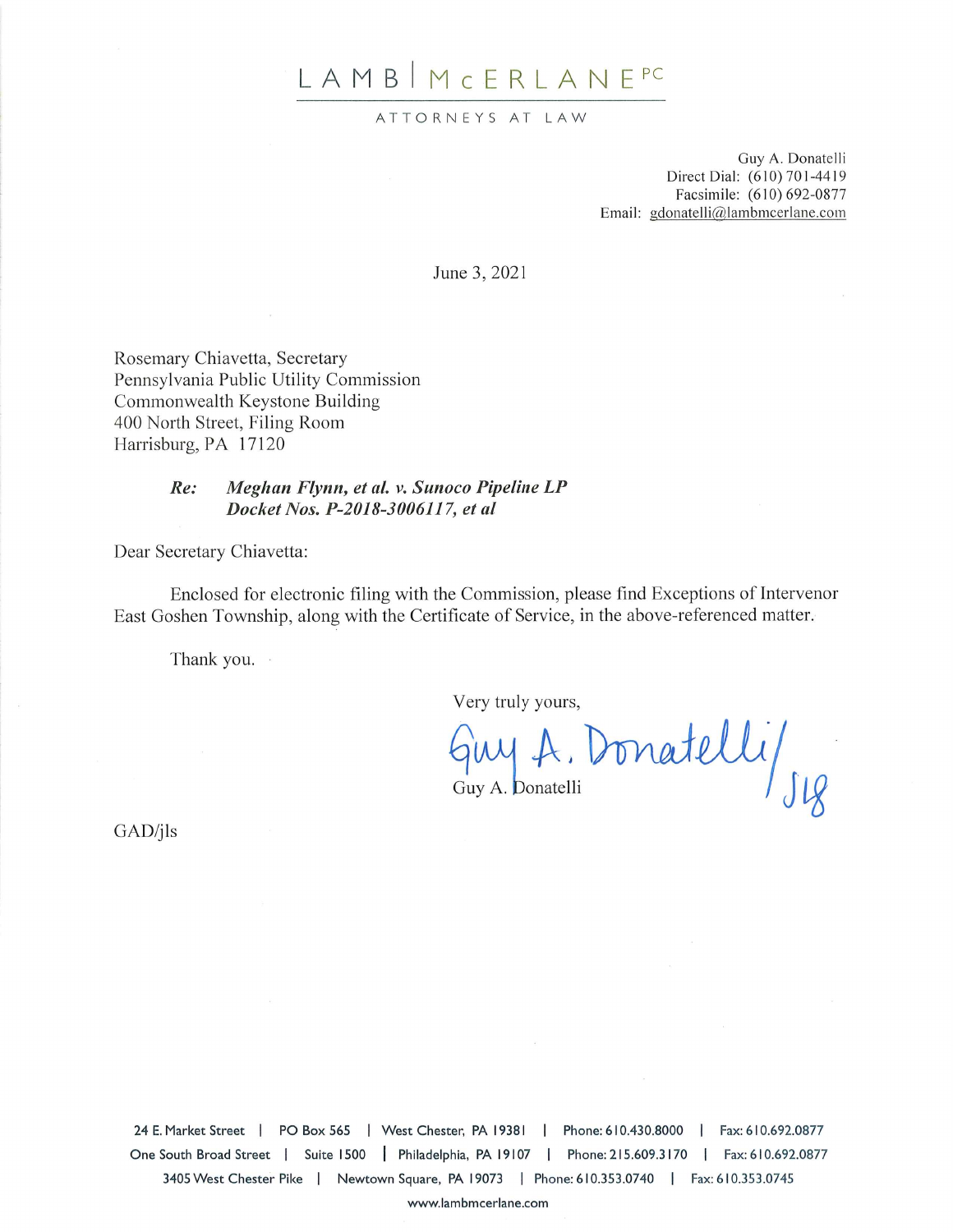#### **BEFORE THE**

#### **PENNSYLVANIA PUBLIC UTILITY COMMISSION**

| Michael Flynn, Rosemary Fuller,   |                      |                           |
|-----------------------------------|----------------------|---------------------------|
| Michael Walsh, Nancy Harkins,     |                      |                           |
| Gerald McMullen, Caroline Hughes, |                      | Docket No. P-2018-3006117 |
| and Melissa Haines,               |                      | Docket No. C-2018-3006116 |
| Complainants,                     |                      | Docket No. C-2018-3005025 |
| V.                                |                      | Docket No. C-2019-3006898 |
|                                   | $\ddot{\phantom{a}}$ | Docket No. C-2019-3006905 |
| Sunoco Pipeline, L.P.,            |                      | Docket No. C-2018-3003605 |
| Respondents.                      |                      |                           |

#### **EXCEPTIONS OF INTERVENOR EAST GOSHEN TOWNSHIP**

Intervenor, East Goshen Township, respectfully submits these Exceptions to the April 9,

2021 Initial Decision pursuant to the correspondence of Secretary Rosemary Chiavetta to all

parties dated April 23, 2021, and in accordance with 52 Pa. Code §5.533.

Respectfully submitted,

#### **LAMB MCERLANE PC**

By: \_\_\_*/s/ Guy A. Donatelli* Guy A. Donatelli Attorney I.D. # 44205 gdonatelli@lambmcerlane.com 24 East Market Street, P.O. Box 565 West Chester, Pennsylvania 19381-0565 (610) 701-4419 *Attorneys for Intervenor East Goshen Township* 

Dated: June 3, 2021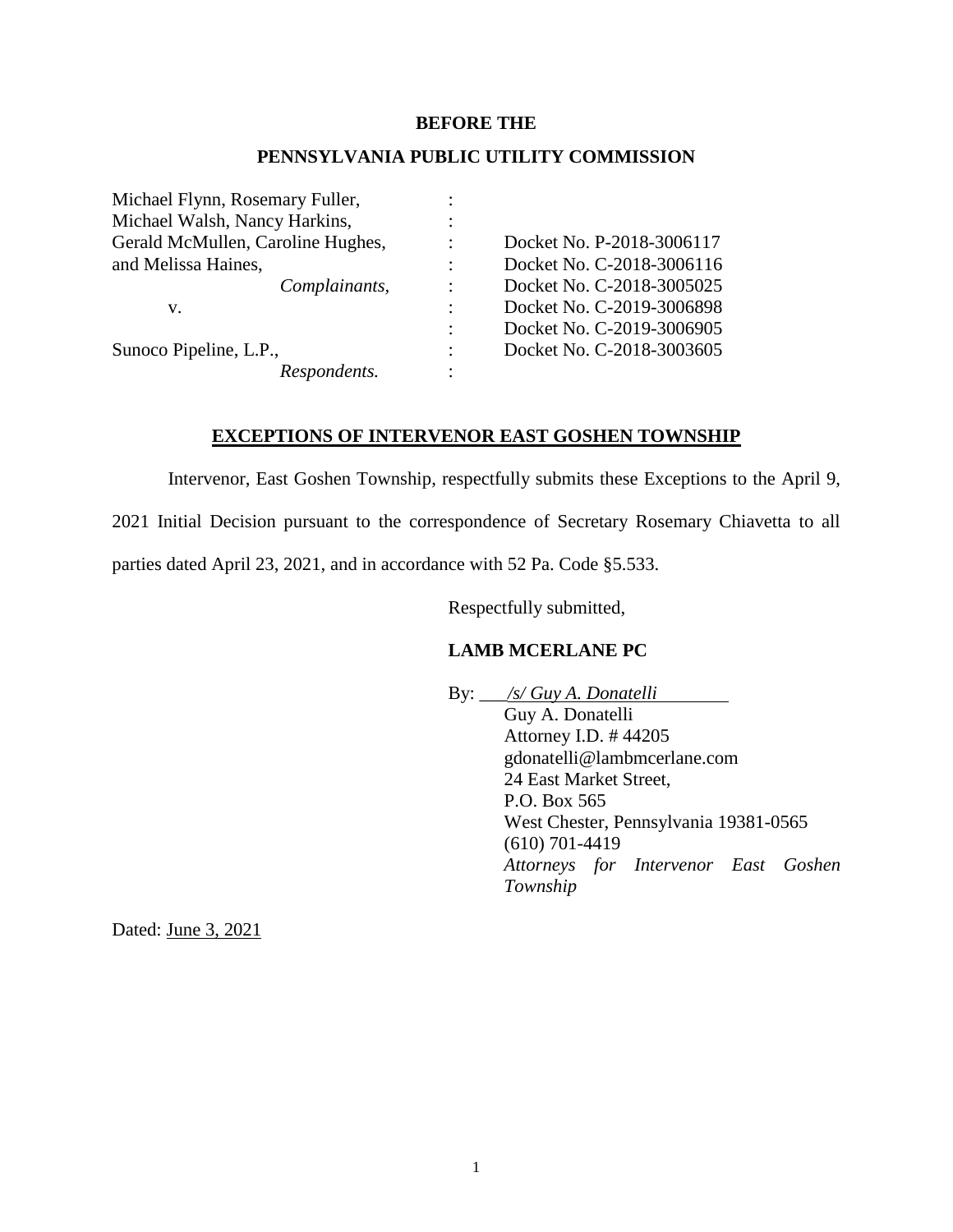## **TABLE OF CONTENTS**

| A. East Goshen Exception 1 - The geophysical test reports should be made public as they<br>reflect the characteristics of the land and not the pipeline infrastructure       |
|------------------------------------------------------------------------------------------------------------------------------------------------------------------------------|
| B. East Goshen Exception 2 – The conduct and information ordered to be undertaken by<br>Sunoco and provided to the Counties and municipalities and should be on an as needed |
| C. East Goshen Exception 3 - Sunoco should provide funding and active participation in<br>developing evacuation plans, even those plans which need be compliant with the     |
|                                                                                                                                                                              |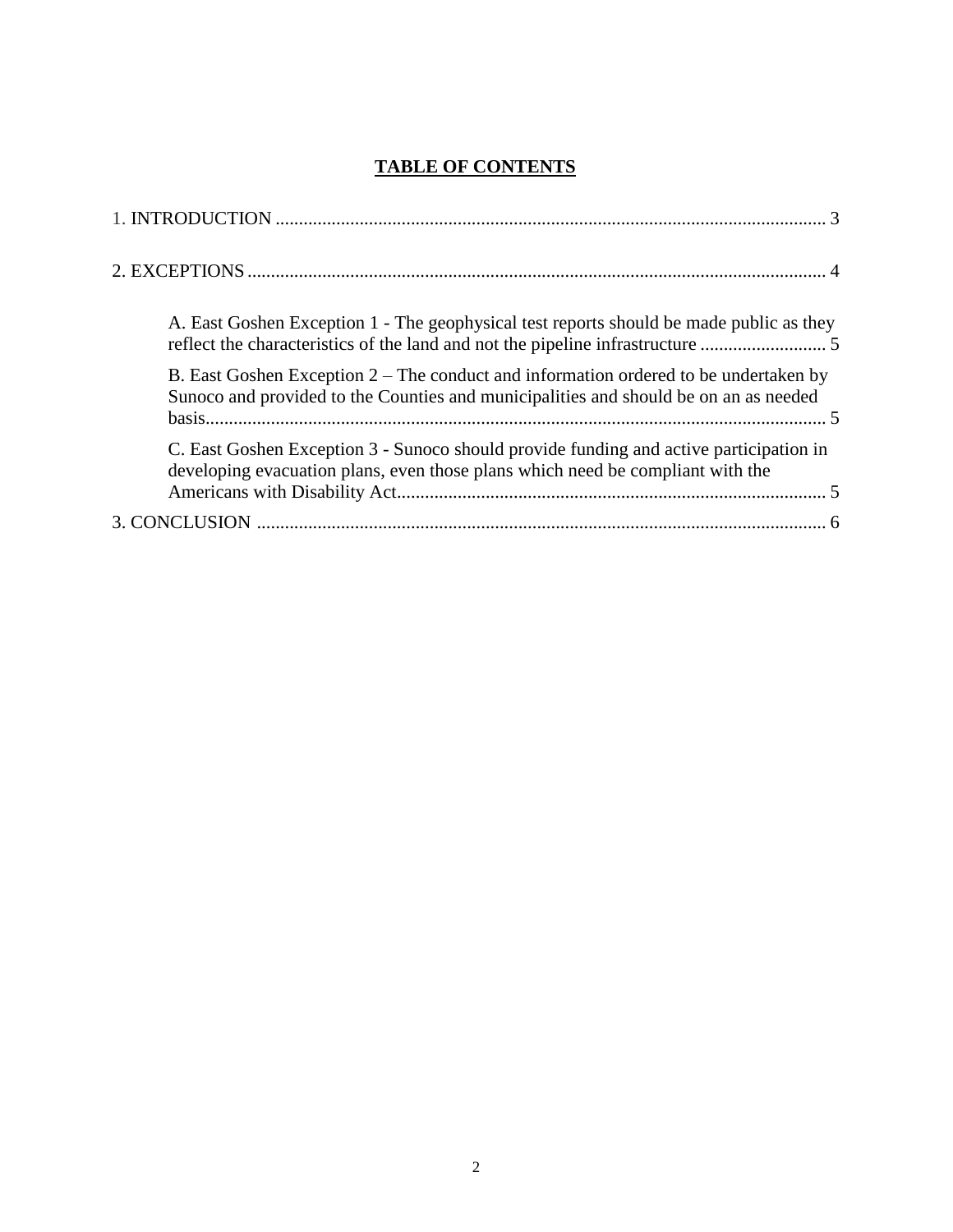#### **I. INTRODUCTION**

On April 9, 2021, the Honorable Elizabeth H. Barnes issued the Initial Decision in the abovecaptioned matter.<sup>1</sup> Intervenor East Goshen Township had sought relief for the benefit of its residents placed at risk as a result of Sunoco's pipeline operations throughout Chester County. East Goshen Township sought to reduce, through its requested relief, the risks posed by the transportation of HVL's by Sunoco through its community and to secure information and planning assistance which would enhance the public safety concerns of East Goshen Township. The Initial Decision appropriately identifies and orders a number of well-reasoned and enforceable measures which markedly increase the safety to the public.

East Goshen Township takes three exceptions with two discrete paragraphs of the Initial Decision. First, the Order, at page 199 of the Initial Decision, at paragraph 13 provides:

*That pursuant to any non-disclosure agreements Sunoco Pipeline, L.P. deems necessary to protect its confidential security information, Sunoco Pipeline, L.P. is directed to share the results of any geophysical test reports, inspection and evaluation reports assessing the condition of its pipelines located in East Goshen Township or Middletown Township to Township Supervisors or their designee engineering consultants at least on an annual basis and more frequently while construction is ongoing.*

East Goshen Township respectfully requests that these geophysical test reports be made public.

Second, the Order at pages 200-201 of the Initial Decision, at paragraph 16 provides:

*That Sunoco is directed to contact Chester County Commissioners, Delaware County Commissioners and all municipalities' supervisors therein within thirty (30) days of the date of entry of a Final Order in this consolidated proceeding to arrange for meeting(s) (either remotely or in-person or a combination thereof as mutually agreeable) to: a) establish emergency contact list information for the operator's controller and county liaison(s); b) disclose to Middletown Township, Delaware County, and Chester County any damage or potential damage to their respective facilities or properties resulting from the operation of the pipelines; c) assist with the establishment of emergency plans for first responders in the event of a leak, release, explosion, or other failure of the pipeline system and the communication of all information required under state and federal law to enable Middletown, Delaware County, and Chester County to prepare such emergency plans; d) inform and educate Middletown and Delaware County officials and staff on proper and* 

 $\mathbf{1}$ 

All references in this submission refer to the non-proprietary version of the Initial Decision.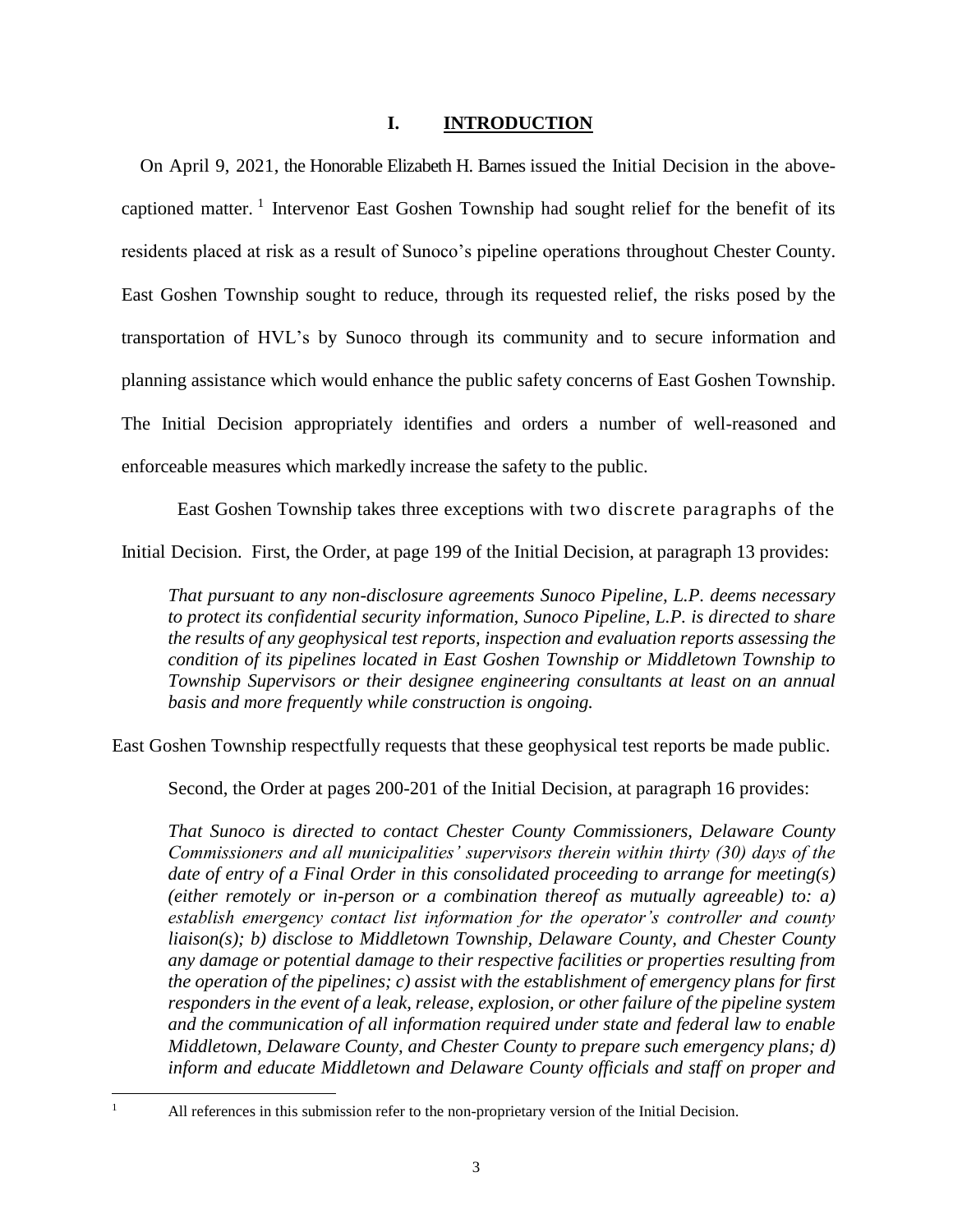*effective disaster prevention and disaster response, including participation in "tabletop" activities and/or "boots on ground" exercises as referenced by Sunoco in its letter dated August 13, 2020 and admitted as exhibit SPLP-50 and as requested by Complainants and their aligned Intervenors; e) develop standard notification templates for public warning systems to be used during a pipeline emergency and develop emergency classification levels (i.e. a small leak release versus a rupture event) which are specifically designed to make the public aware of the situation; f) provide detailed information regarding its infrastructure; g) assist in the development of an evacuation plan for use by municipalities with concept of how evacuation would occur; h) create a public outreach and public education program; 201 i) introduce to the operator's designated County liaison(s) a tour of the area surrounding the pipeline facilities such that the liaison(s) may be made aware of the geology, terrain and location of schools, libraries, retirement and apartment housing as well as train tracks, roadways, recreational parks, housing developments such that the liaison may provide local emergency planning assistance to local emergency management partners that could consist of dedicated employee(s) and or funding to support additional employees; j) notify not only the County but all municipalities in Delaware or Chester County of anticipated, scheduled or commenced work done in those counties; k) notify County officials, in advance, of any pipeline activity, such as simulations, testing, routine maintenance, repairs etc.; l) subject to a nondisclosure agreement, share with Chester County's Department of Emergency Services maps of all transmission lines listing material moved, pipeline diameter, mainline valve locations and maximum operating pressures (MOP), and maximum allowable operating pressure (MAOP) and information about the location of any anomalies that merit pressure reduction in the pipeline and the presence of "immediate," "60-day" or "180-day" repair conditions for liquid pipelines or "immediate" or "one- year" repair conditions for gas pipelines; and m) establish times and dates for follow-up meetings and periodic meeting schedules as mutually agreeable between municipalities, counties and Sunoco Pipeline, L.P.*

East Goshen Township respectfully requests that the conduct and information ordered to be undertaken by Sunoco and provided to the Counties and municipalities should be provided as needed by municipal staff.

Third, and with particular emphasis on subparagraph g of paragraph 16, Sunoco should provide funding and active participation in developing evacuation plans, even those plans which need be compliant with the Americans with Disability Act ("ADA").

The results of adopting these exceptions and modifying the Initial Decision will be the increased safety and security of the East Goshen Township community and will provide some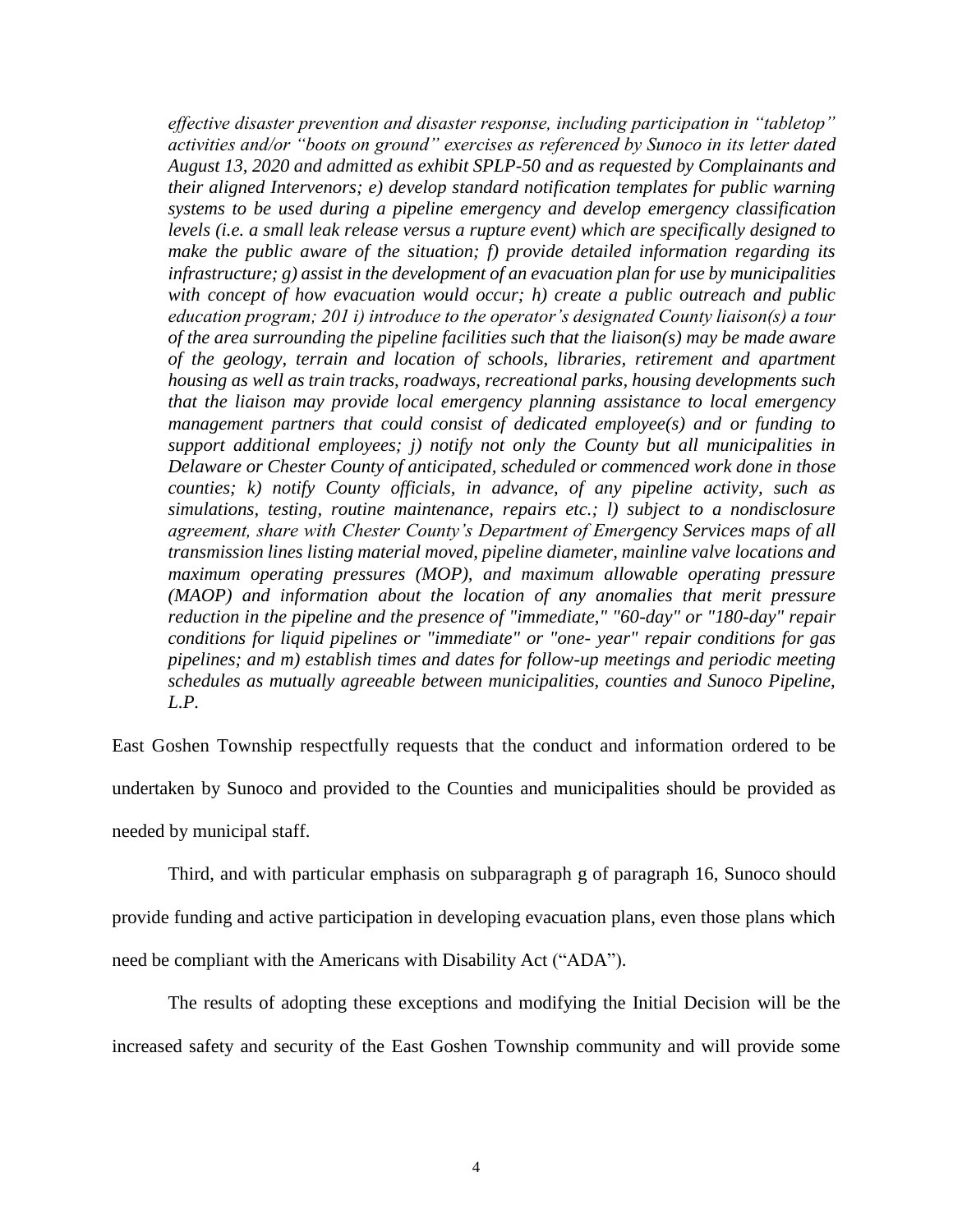clarification as to what party bears the cost of implementing the safety measures necessary for the community's safety.

#### **II. EXCEPTIONS**

#### **A. Exception 1**

East Goshen Township respectfully requests that the geophysical test reports identified in Ordering Paragraph 13, at page 199 of the Initial Decision, be made public. The record is replete with the necessity of accurate information already developed by Sunoco and the usefulness of geophysical information (Initial Decision, Findings of Fact 194, 202). There would be no harm in making the geophysical test reports available to the Township as these *geophysical* reports deal only with the characteristics of the land and not the pipelines themselves, and, in any event, were a matter of public record until February 26, 2020.

#### **B. Exception 2**

Order Paragraph 16 at pages 200-201 of the Initial Decision provides that Sunoco undertake certain actions and provide certain information to County and municipal entities. East Goshen Township respectfully requests that this information be made available to all County and Municipal Staff as may be needed by that staff. There is nothing inconsistent with this request and Ordering Paragraph 16 may be read broad enough to incorporate that relief. As a matter of certainty, East Goshen Township respectfully requests that this clarification be made to the Initial Decision.

#### **C. Exception 3**

Third, and with particular emphasis on subparagraph g of Ordering Paragraph 16, Sunoco should provide funding and active participation in developing evacuation plans, even those plans which need be compliant with the ADA. One of the primary concerns of state and local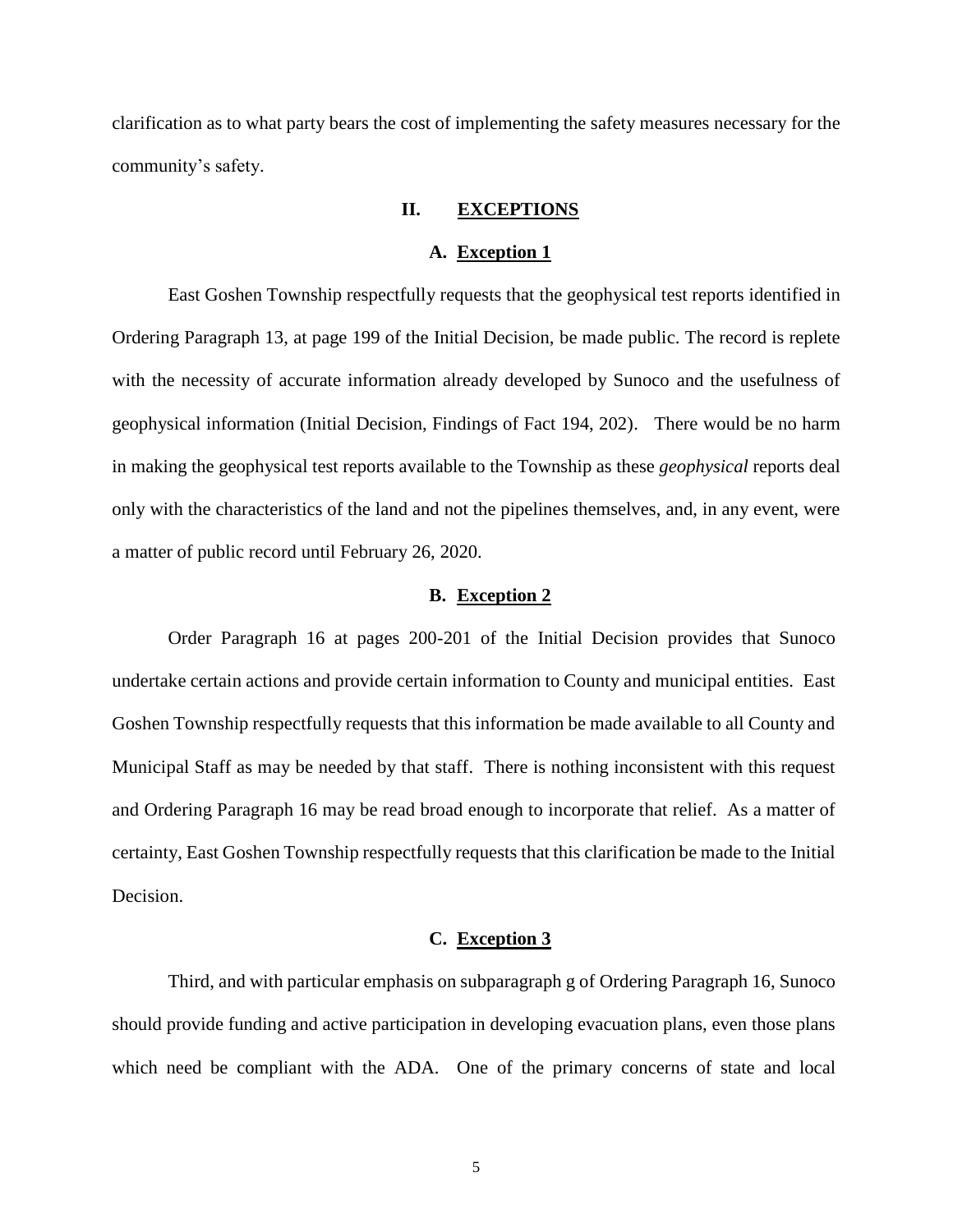governments is to protect residents and visitors from harm, including assistance in preparing for, responding to, and recovering from emergencies and disasters. The Initial Decision recognizes this principle *passim*. While the Initial Decision implies Sunoco's financial responsibility to undertake the measures identified in Ordering Paragraph 16, it does not directly order it.

The following clarification should be adopted.

\*All costs incurred by compliance with paragraph 16 of this Order shall be borne by Sunoco Pipeline, L.P., including those additional costs incurred by East Goshen Township through participation in the events and procedures ordered thereby. East Goshen Township shall provide these additional costs to Sunoco within sixty (60) days of being incurred and shall not include fixed costs. Payment to East Goshen Township shall be made within sixty (60) days.

As set forth above, and for reasons of certainty, the Initial Decision should be clarified to place the financial responsibility on Sunoco.

### **III. CONCLUSION**

Intervenor East Goshen Township respectfully requests that these three additional, yet simple, safety measures round out and make more impactful the relief ordered in Ordering Paragraphs 13 and 16 (pages 199-201) of the Initial Decision. They are not inconsistent with any other provisions of the Initial Decision, place the appropriate financial burden on Sunoco and are a natural extension of the safety measures so appropriately nurtured by that Initial Decision. The Initial Decision should be amended to include them.

Respectfully submitted,

#### **LAMB MCERLANE PC**

By: \_\_\_*/s/ Guy A. Donatelli* Guy A. Donatelli Attorney I.D. # 44205 gdonatelli@lambmcerlane.com 24 East Market Street, P.O. Box 565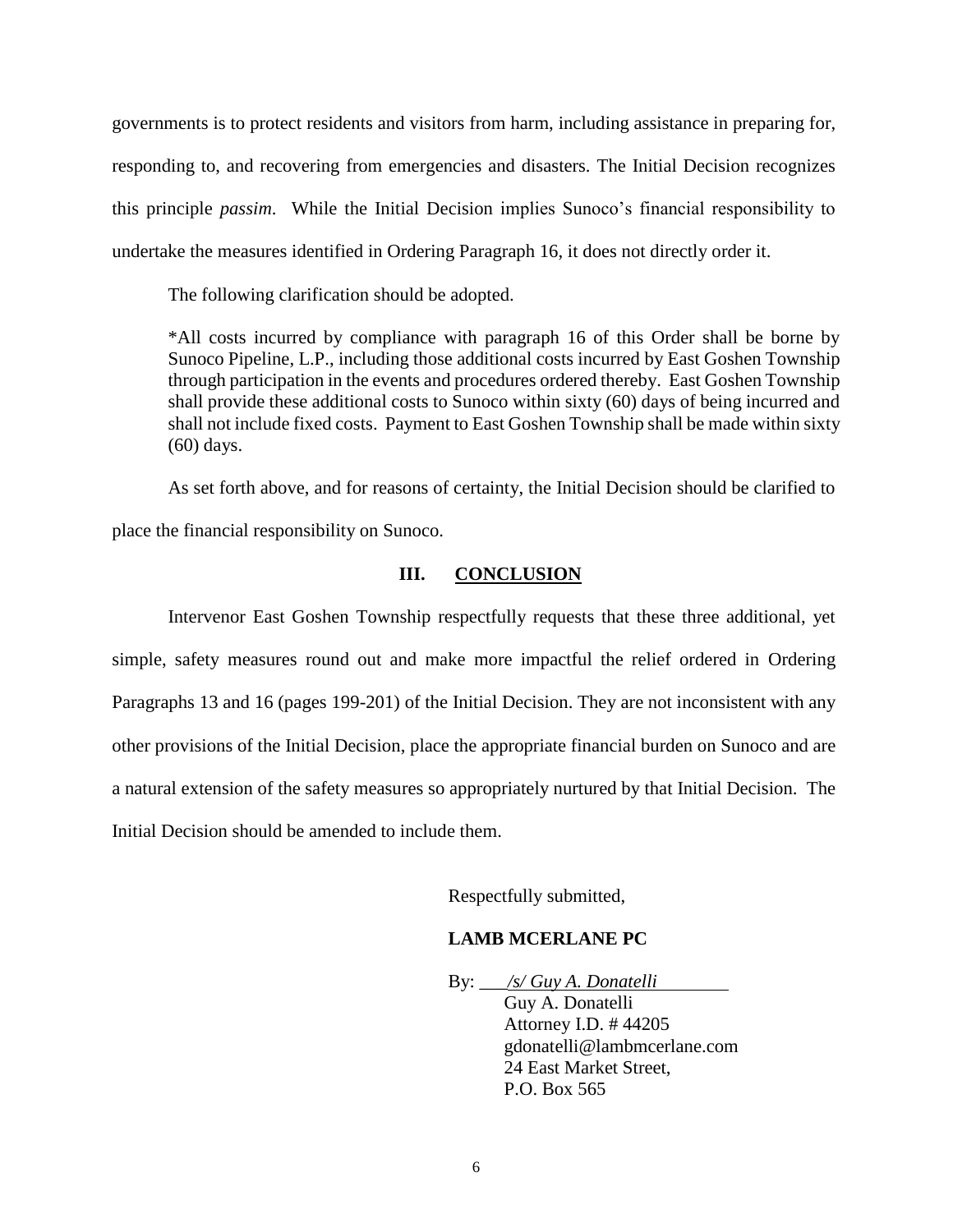West Chester, Pennsylvania 19381-0565 (610) 701-4419 *Attorneys for Intervenor East Goshen Township* 

Dated: June 3, 2021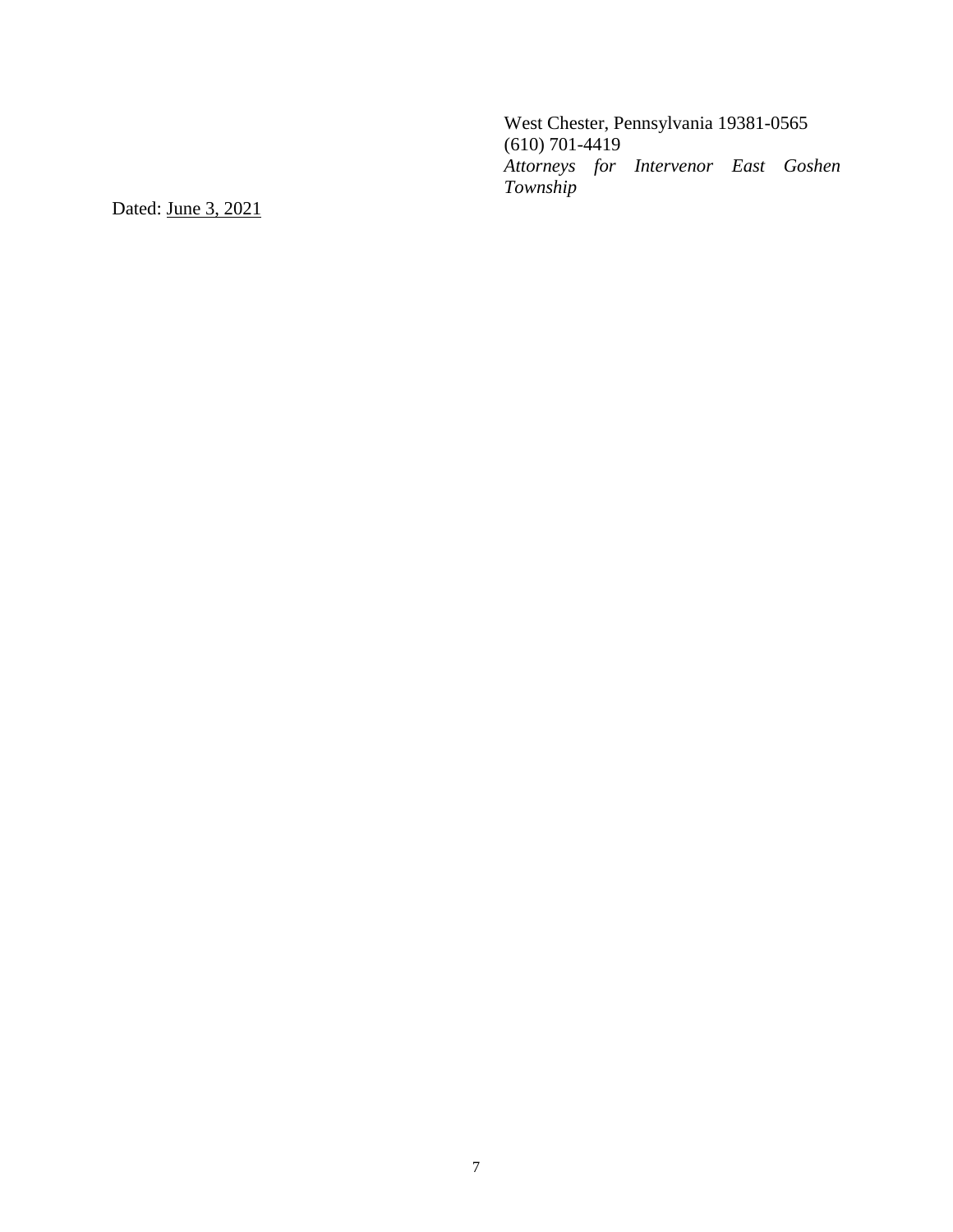#### **CERTIFICATE OF SERVICE**

I hereby certify that this day I have served a copy of the East Goshen Township's Exceptions upon the persons listed below in the manner indicated in accordance with the requirements of 52 Pa. Code Section 1.54 (relating to service by a party).

#### **Via Electronic Mail:**

Rebecca Britton 211 Andover Drive Exton, PA 19341 rbrittonlegal@gmail.com *Pro Se Complainant*

Thomas Casey 1113 Windsor Drive West Chester, PA 19380 [tcaseylegal@gmail.com](mailto:tcaseylegal@gmail.com) *Intervenor*

Melissa Dibernardino 1602 Old Orchard Lane West Chester, PA 19380 lissdibernardino@gmail.com *Pro Se Complainant*

Virginia Marcille-Kerslake 103 Shoen Road Exton, PA 19341 vkerslake@gmail.com *Pro Se Intervenor*

Josh Maxwell 4 W. Lancaster Avenue Downingtown, PA 19335 [jmaxwell@downingtown.org](mailto:jmaxwell@downingtown.org) *Intervenor*

Gerald McMullen 200 Hillside Drive Exton, PA 19341 *Pro Se Complainant*

Laura Obenski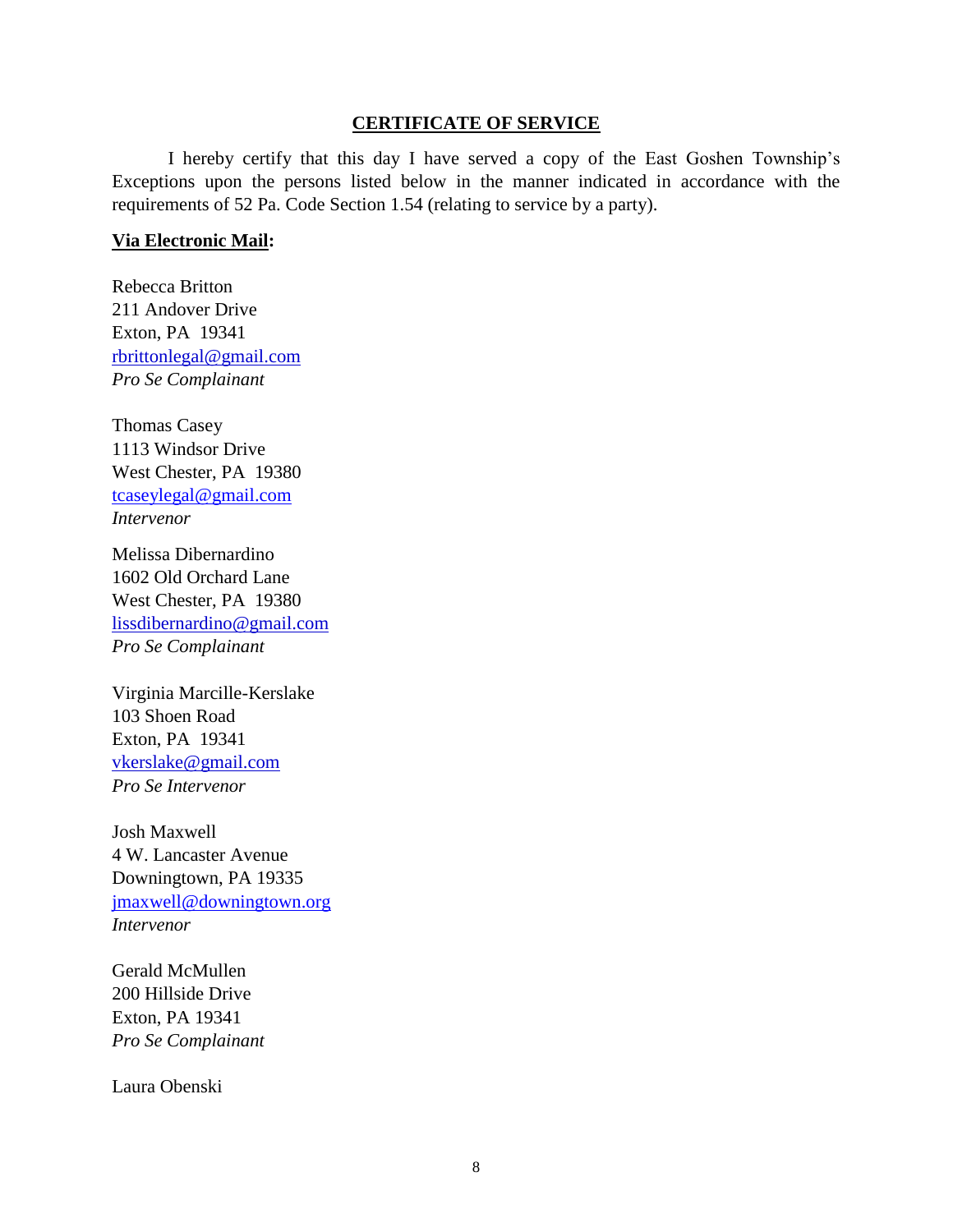#### 14 S. Village Avenue

Exton, PA 19341

ljobenski@gmail.com *Pro Se Complainant*

Michael Walsh 12 Hadley Lane Glen Mills, PA 19342 *Pro Se Complainant*

Michael Bomstein, Esq. Pinnola & Bomstein Land Title Building, Suite 705 100 South Broad Street Philadelphia, PA 19110 [mbomstein@gmail.com](mailto:mbomstein@gmail.com) *Representing Complainants*

Curtis Stambaugh, Asst. General Counsel Sunoco Pipeline LP 212 N Third Street, Suite 201 Harrisburg, PA 17101 Curtis.stambaugh@energytransfer.com *Representing Sunoco Pipeline LP*

Robert D. Fox, Esq. Neil S. Witkes, Esq. Diana A. Silva, Esq. Manko Gold Katcher & Fox LLP 401 City Avenue, Suite 901 Bala Cynwyd, PA 19004 [rfox@mankgold.com](mailto:rfox@mankgold.com) nwitkes@mankgold.com dsilva@mankgold.com *Representing Sunoco Pipeline LP*

Thomas J Sniscak, Esq. Whitney E. Snyder, Esq. Hawke Mckeon and Sniscak LLP 100 N. Tenth Street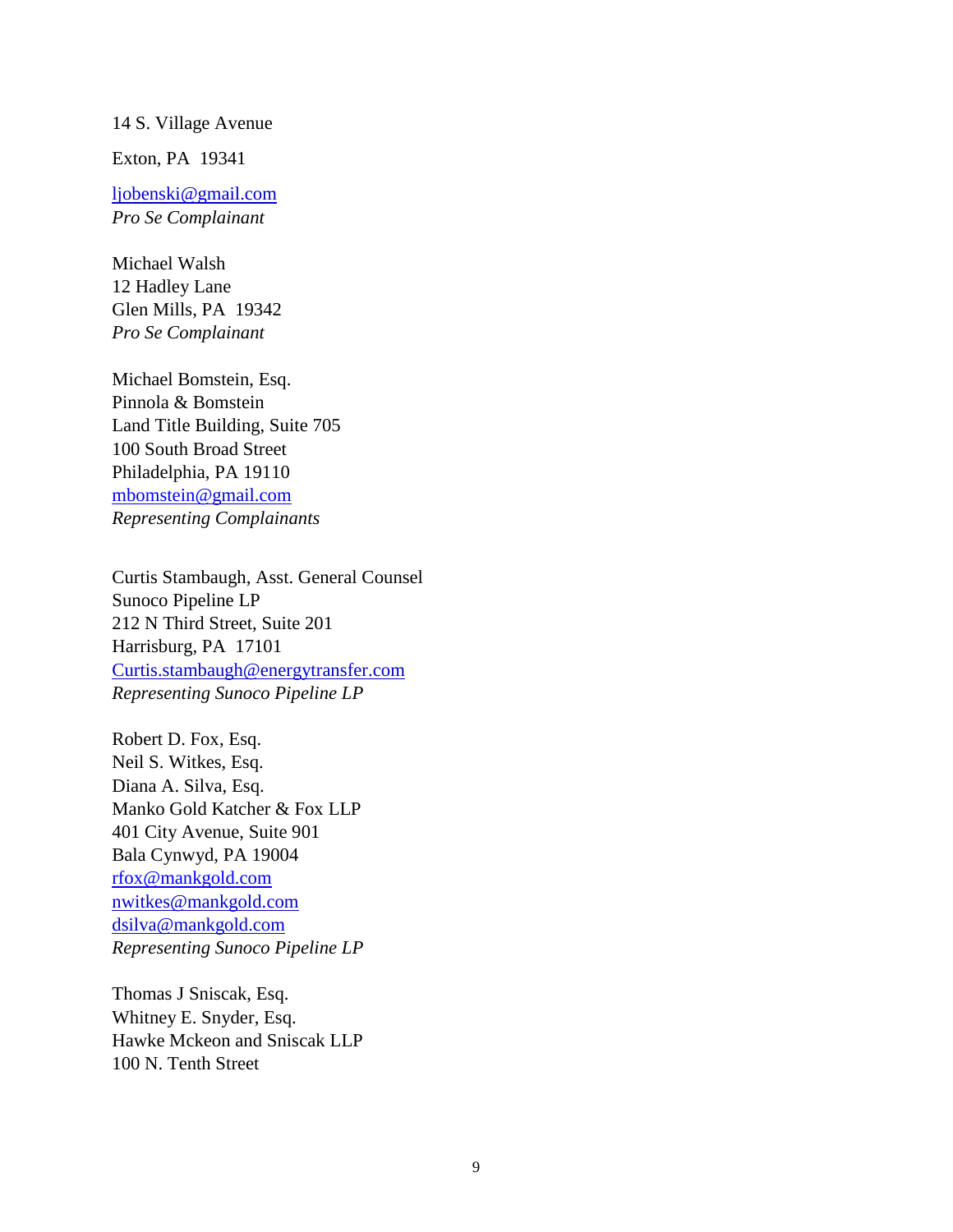Harrisburg, PA 17101 tjsniscak@hmslegal.com wesnyder@hmslegal.com *Representing Sunoco Pipeline LP*

Rich Raiders, Esq. Raiders Law PC 606 North 5<sup>th</sup> Street Reading, PA 19601 rich@raiderslaw.com *Representing Intervenor Andover Homeowners' Association, Inc.*

Anthony D. Kanagy, Esq. Garrett P. Lent, Esq. Post & Schell P.C. 17 N Second Street,  $12<sup>th</sup>$  Fl. Harrisburg, PA 17101-1601 [akanagy@postschell.com](mailto:akanagy@postschell.com) glent@postschell.com *Representing Intervenor Range Resources Appalachia*

Erin McDowell, Esq. 3000 Town Center Blvd Canonsburg, PA 15317 emcdowell@rangeresources.com *Representing Intervenor Range Resources Appalachia* 

Leah Rotenberg Esq. Mays, Connard & Rotenberg LLP 1235 Penn Avenue, Suite 202 Wyomissing, PA 19610 rotenberg@mcr-attorneys.com *Representing Intervenor Twin Valley School District* 

Andrew D. H. Rau, Esq. Ryan M. Jennings, Esq. Matthew N. Korenoski Unruh Turner Burke & Frees P.O. Box 515 West Chester, PA 19381-0515 [arau@utbf.com](mailto:arau@utbf.com) [rjennings@utbf.com](mailto:rjennings@utbf.com) [mkorenoski@utbf.com](mailto:mkorenoski@utbf.com) *Representing Intervenor West Whiteland Township*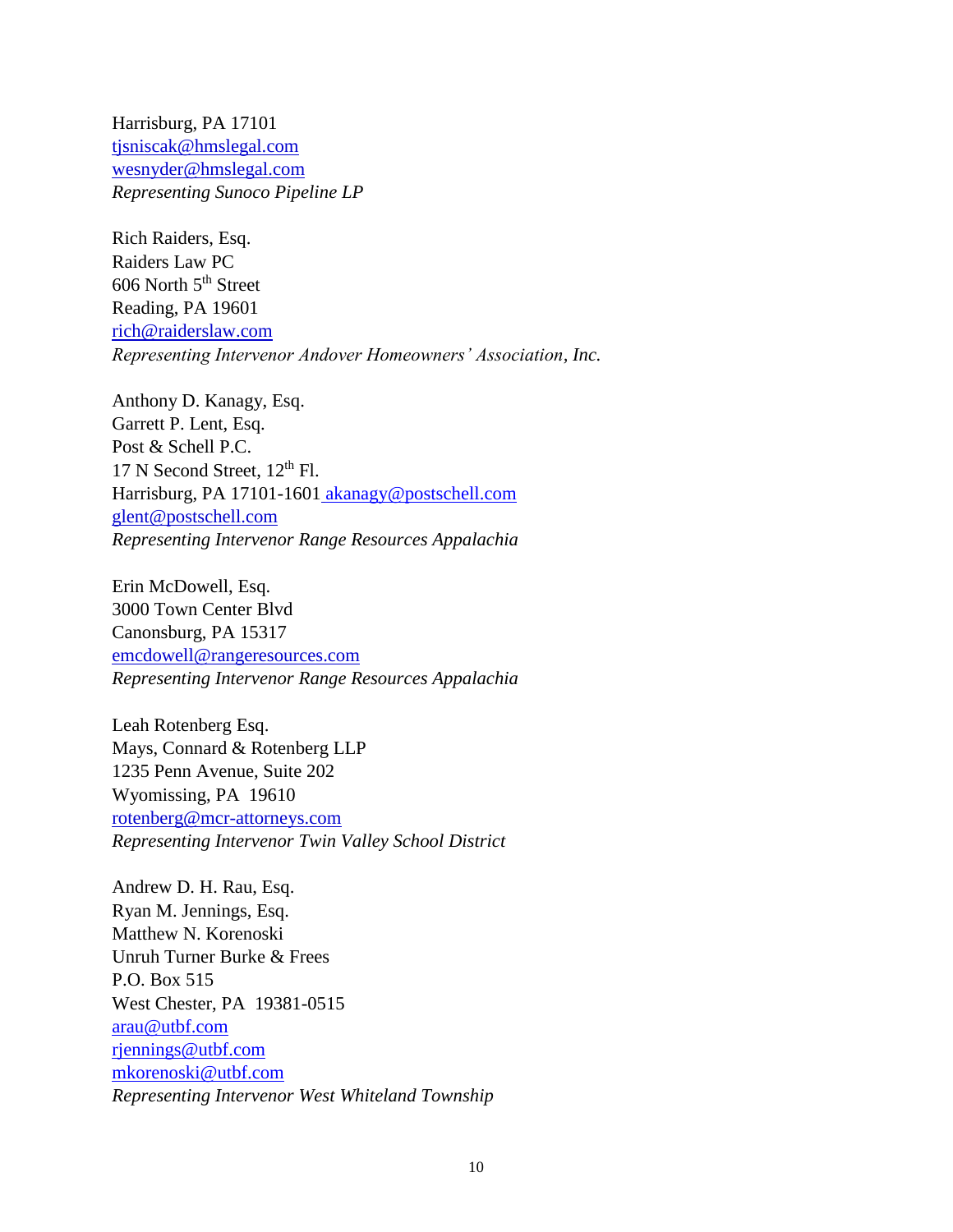Mark L. Freed, Esq. Curtin & Heefner LLP Doylestown Commerce Center 2005 S. Easton Road, Suite 100 Doylestown, PA 18901 [mlf@curtinheefner.com](mailto:mlf@curtinheefner.com) [jaw@curtinheefner.com](mailto:jaw@curtinheefner.com) *Representing Intervenors Uwchlan Township and County of Chester*

James R. Flandreau, Esq. Paul, Flandreau & Berger, LLP 320 West Front Street Media, PA 19063 jflandreau@pfblaw.com *Representing Intervenor Middletown School District*

Melissa A. Lovett, Esq. Delaware County Solicitor's Office 201 W. Front Street Media, PA 19063 lovettm@co.delaware.pa.us *Representing Intervenor County of Delaware* 

Guy A. Donatelli, Esq. Lamb McErlane PC 24 East Market Street P.O. Box 565 West Chester, PA 19381 gdonatelli@lambmcerlane.com *Representing Intervenors Downingtown Area School District and Rose Tree Media School District* 

James C. Dalton, Esq. Unruh Turner Burke & Frees, PC P.O. Box 515 West Chester, PA 19381-0515 jdalton@utbf.com *Representing Intervenor West Chester Area School District* 

James J. Byrne, Esq. Kaitlyn T. Searls, Esq. McNichol Byrne & Matlawski, P.C.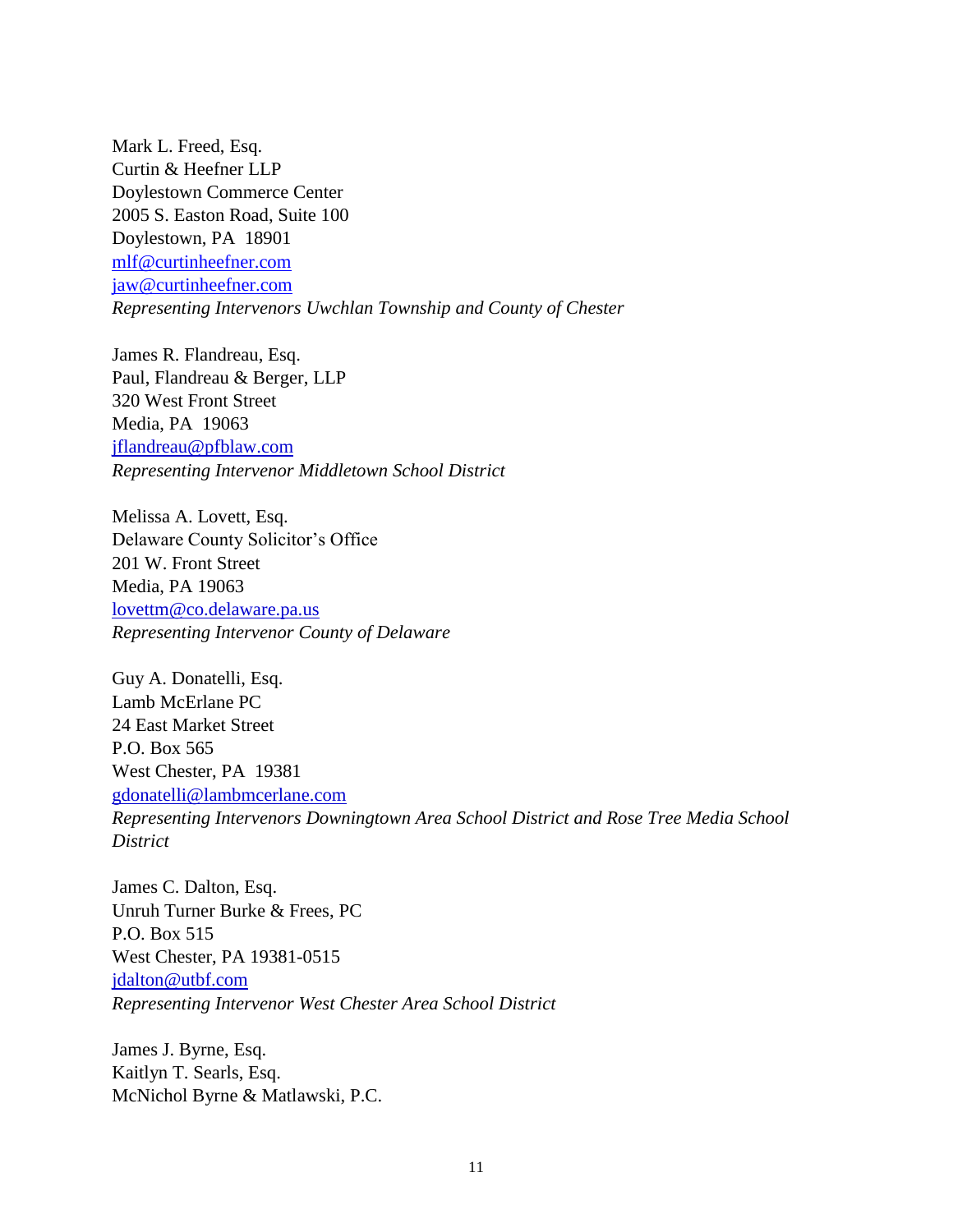1223 N. Providence Road Media, PA 19063 [jjbyrne@mbmlawoffice.com](mailto:jjbyrne@mbmlawoffice.com) ksearls@mbmlawoffice.com *Representing Intervenor Thornbury Township* 

Michael P. Pierce, Esq. Pierce & Hughes, P.C. 17 Veterans Square P.O. Box 604 Media, PA 19063 [mpierce@pierceandhughes.com](mailto:mpierce@pierceandhughes.com) *Representing Intervenor Edgmont Township*

Joseph O. Minott, Esq. Alexander G. Bomstein, Esq. Ernest L. Welde, Esq. Kathryn Urbanowicz, Esq. Clean Air Council 135 S. 19th Street, Suite 300 Philadelphia, PA 19103 [joe\\_minott@cleanair.org](mailto:joe_minott@cleanair.org) [abomstein@cleanair.org](mailto:abomstein@cleanair.org) [lwelde@cleanair.org](mailto:lwelde@cleanair.org) [kurbanowicz@cleanair.org](mailto:kurbanowicz@cleanair.org)

#### **Via First Class Mail:**

Meghan Flynn 212 Lundgren Road Lenni, PA 19052 *Pro Se Complainant*

Rosemary Fuller 226 Valley Road Media, PA 19063 *Pro Se Complainant*

Melissa Haines 176 Ronald Road Aston, PA 19014 *Pro Se Complainant*